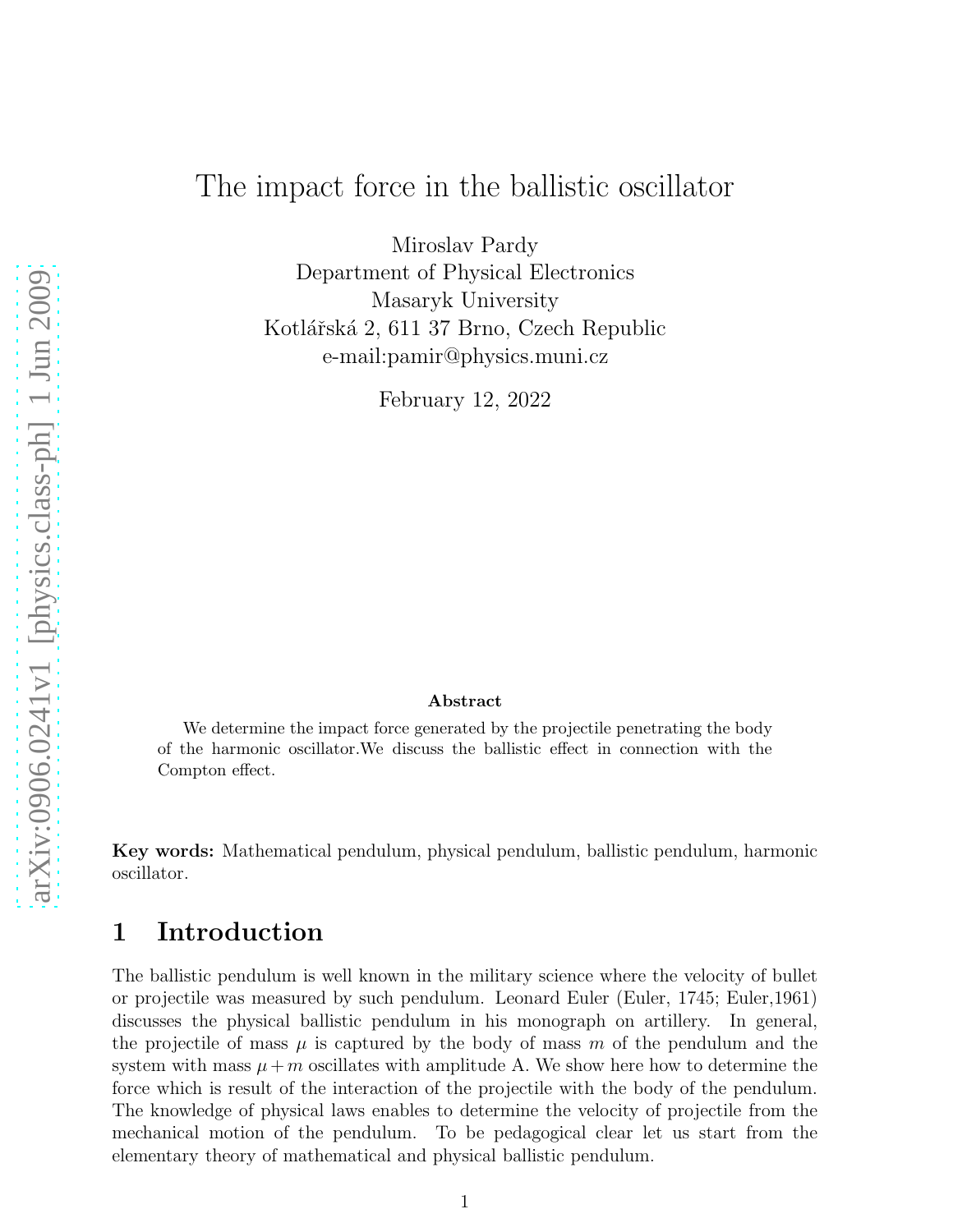#### 2 The mathematical ballistic pendulum

The mathematical ballistic pendulum is realized by the mathematical pendulum with mass m and with the projectile with mass  $\mu$ . The initial velocity of the projectile is supposed to be  $v$ . After the interaction of the projectile with the massive body of the pendulum, the final velocity of the system  $m + \mu$  let be v'. The conservation of the momentum is written in the following relation:

$$
(m+\mu)v' = \mu v.\tag{1}
$$

The potential energy of the system after collision is

$$
E_p = (m + \mu)gh,\t\t(2)
$$

where h is the vertical distance of the system  $\mu + m$  from the horizontal plane  $z = 0$ . The kinetic energy of the system after collision is

$$
E_k = \frac{(\mu + m)v'^2}{2} = \frac{\mu^2 v^2}{2(\mu + m)},
$$
\n(3)

where we used equation (1). Equalization of the potential energy with the kinetic energy leads to the equation for the initial velocity of the projectile. Or,

$$
v = \frac{m + \mu}{\mu} \sqrt{2gh}.\tag{4}
$$

By the experimental determination of  $h$ , we get the velocity of the projectile with mass  $\mu$ .

# 3 The physical ballistic pendulum

The physical ballistic pendulum is realized by the physical pendulum with momentum of inertia  $J_0$ , mass M and with the projectile with mass  $\mu$ . The initial velocity of the projectile is supposed to be  $v$ . After the interaction of the projectile with the massive body of the pendulum, the final angular velocity of the system  $M + \mu$  let be  $\omega$ . The conservation of the angular momentum is written in the following relation (with  $r$  being the distance of the projectile to the axis or rotation).

$$
(J_0 + \mu r^2)\omega = \mu v r,\tag{5}
$$

from which follows

$$
v = \frac{(J_0 + \mu r^2)\omega}{\mu r}.
$$
\n(6)

The rotation energy of the pendulum is

$$
E_{rot} = \frac{1}{2}(J_0 + \mu r^2)\omega^2.
$$
 (7)

If  $\lambda$  is the distance of the center of inertia to the point of rotation, then the potential energy of the system after collision is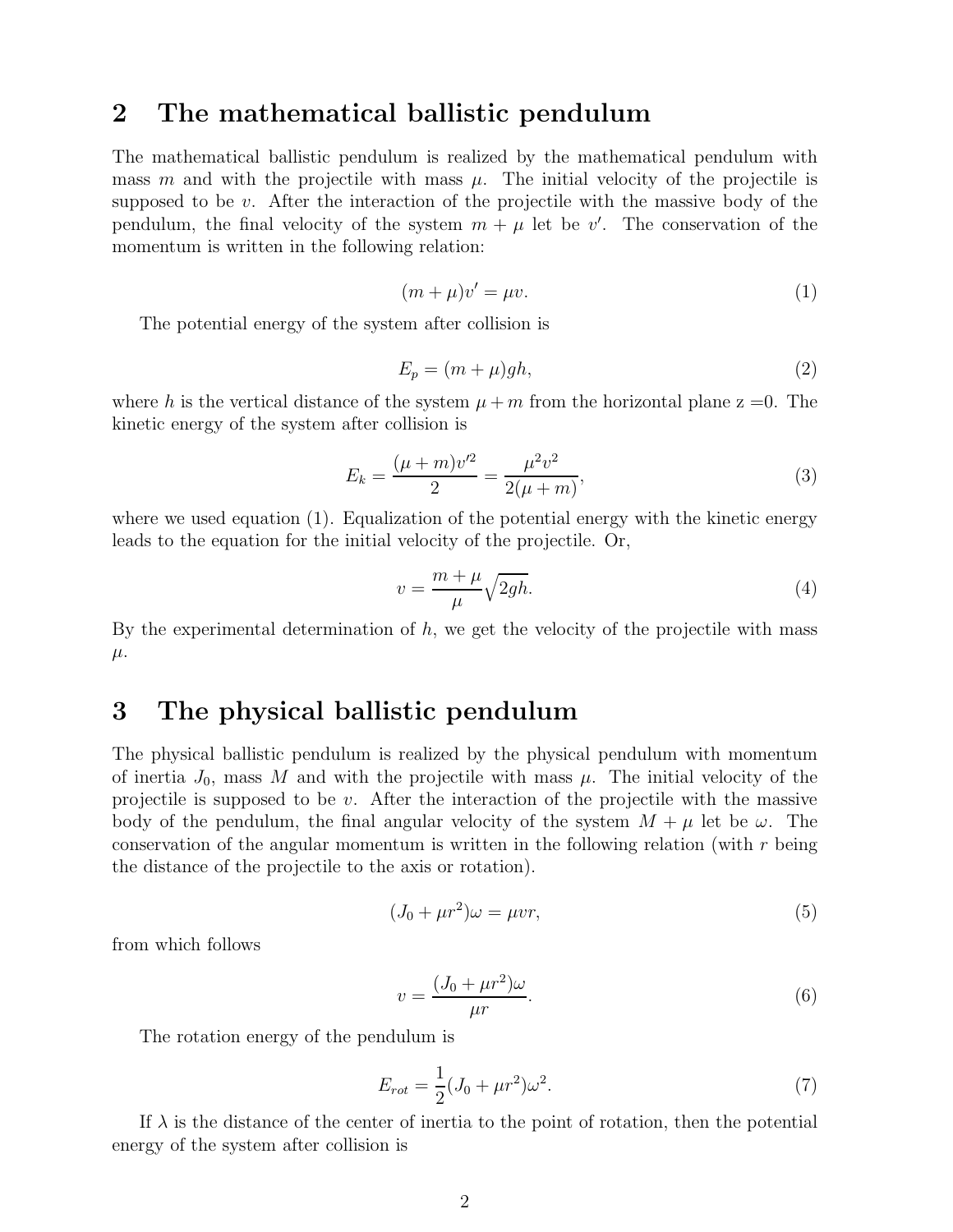$$
E_p = Mg\lambda(1 - \cos\varphi) + \mu gr(1 - \cos\varphi). \tag{8}
$$

The equalization of the potential energy with the rotation energy kinetic energy (7) leads to the equation for the final angular velocity of pendulum. Or, with  $1 - \cos \varphi =$  $2\sin^2(\varphi/2),$ 

$$
\omega = 2\sin(\varphi/2)\sqrt{\frac{g(M\lambda + \mu r)}{J_0 + \mu r^2}}.\tag{9}
$$

Then, after insertion of  $\omega$  into the formula for velocity we get

$$
v = \frac{2\sin(\varphi/2)}{\mu r} \sqrt{g(M\lambda + \mu r)(J_0 + \mu r^2)}.
$$
\n(10)

By the experimental determination of an angle  $\varphi$ , we get the velocity of the projectile with mass  $\mu$ .

# 4 The stimulated harmonic oscillator

If the external force is  $F(t)$ , then the Newton equation for the motion of harmonic oscillator is

$$
\ddot{x} + \omega^2 x = \frac{1}{m} F(t); \quad \omega = \sqrt{\frac{k}{m}},
$$
\n(11)

where  $k$  is the elastic constant following from the definition of the potential energy of harmonic oscillator.

It is suitable to solve the last equation as follows (Landau et al., 1965). We write the initial equation in the form

$$
\frac{d}{dt}(\dot{x} + i\omega x) - i\omega(\dot{x} + i\omega x) = \frac{1}{m}F(t),\tag{12}
$$

or,

$$
\frac{d\xi}{dt} - i\omega\xi = \frac{1}{m}F(t),\tag{13}
$$

where we have introduced the new quantity

$$
\xi = \dot{x} + i\omega x. \tag{14}
$$

We suppose the solution in the form

$$
\xi(t) = A(t)e^{i\omega t}.\tag{15}
$$

After insertion of this form to the equation (13), we get

$$
\dot{A}(t) = \frac{1}{m} F(t) e^{-i\omega t}
$$
\n(16)

and the quanity  $\xi$  is as follows: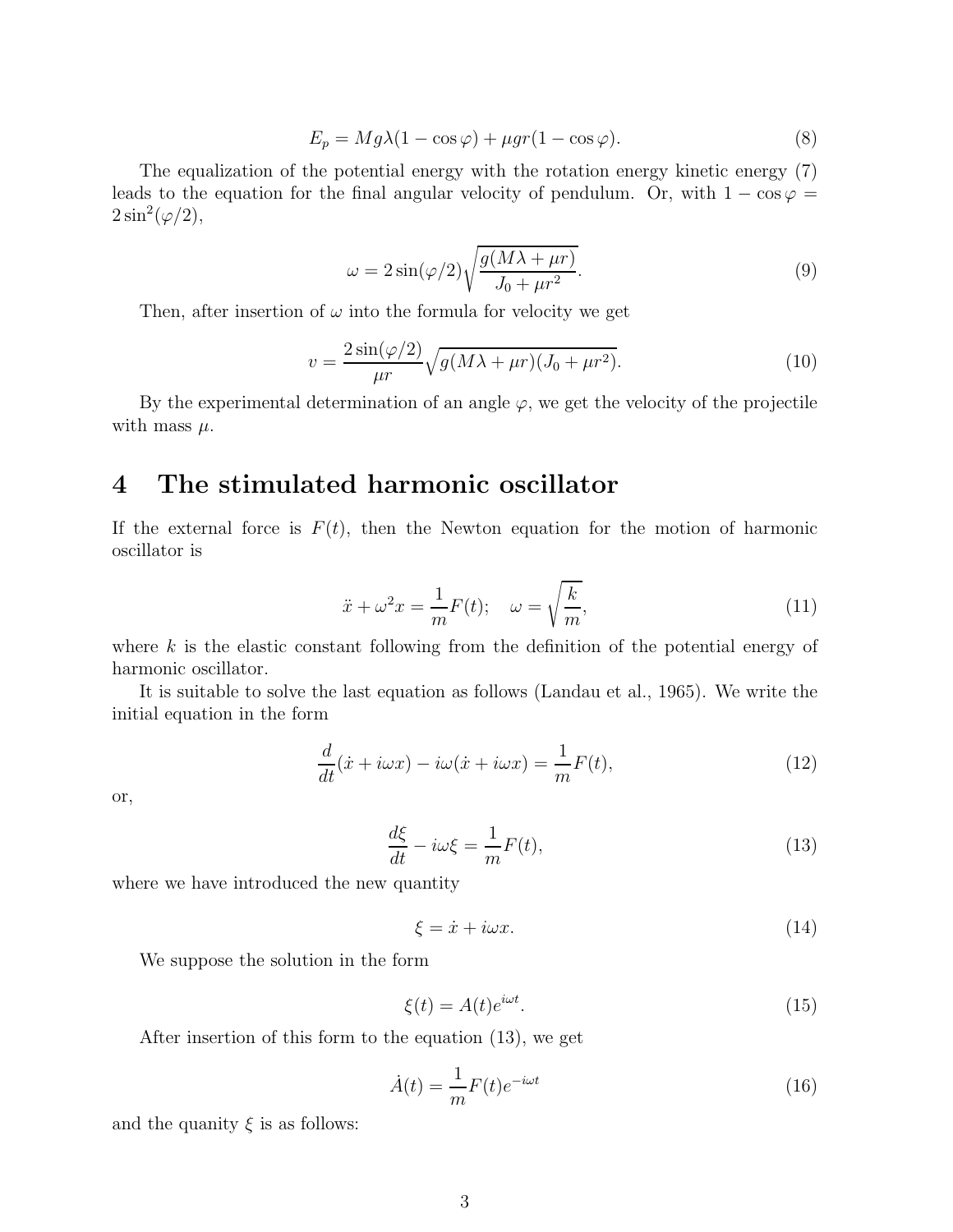$$
\xi(t) = e^{i\omega t} \left\{ \int_0^t \frac{1}{m} F(t) e^{-i\omega t} dt \right\} + \xi_0,
$$
\n(17)

where  $\xi_0$  is the initial value of  $\xi$ , or,  $\xi_0 = \xi(0)$ .

The real motion is expressed by the coordinate x which follows from eq.  $(14)$  as

$$
x(t) = \frac{1}{\omega} \text{Im } \xi(t). \tag{18}
$$

# 5 The short half-periodic pulse stimulation

Let us consider the situation, where the oscillator is stimulated by the very short halfperiod sinus force. In other words, the equation of motion is as follows:

$$
\ddot{x} + \omega_0 x = \frac{1}{m} F_0 \sin \Omega t; \quad 0 < t < \pi / \Omega; \quad \omega_0 = \sqrt{k / m}. \tag{19}
$$

It follows from the preceding section that the solution is of the form

$$
\xi(t) = e^{i\omega_0 t} \left\{ \int_0^{\pi/\Omega} \frac{F_0}{m} \frac{1}{2i} \left( e^{i\Omega t} - e^{-i\Omega t} \right) e^{-i\omega_0 t} dt \right\} + \xi_0.
$$
 (20)

After some elementary integration we get the solution in the form (with  $\xi_0 = 0$ )

$$
\xi(t) = -\frac{F_0}{2m} \frac{1}{\omega_1 \omega_2} \quad \times
$$

$$
\left[\omega_2(\cos\lambda_1+i\sin\lambda_1)+\omega_1(\cos\lambda_2+i\sin\lambda_2)-(\omega_2+\omega_1)(\cos\omega_0t+i\sin\omega_0t\right],\qquad(21)
$$

from which follows the real and imaginary parts in the form:

$$
\operatorname{Re}\xi = -\frac{F_0}{2m} \frac{1}{\omega_1 \omega_2} \left[ \omega_2 \cos \lambda_1 + \omega_1 \cos \lambda_2 - 2\Omega \cos \omega_0 t \right],\tag{22}
$$

$$
\operatorname{Im} \xi = -\frac{F_0}{2m} \frac{1}{\omega_2 \omega_2} \left[ \omega_2 \sin \lambda_1 + \omega_1 \sin \lambda_2 - 2\Omega \sin \omega_0 t \right],\tag{23}
$$

where constants  $\omega_1, \omega_2$  and  $\lambda_1, \lambda_2$  were calculated as follows:

$$
\omega_1 = \Omega - \omega_0, \quad \omega_2 = \Omega + \omega_0,\tag{24}
$$

$$
\lambda_1 = \omega_0 t + \frac{\omega_1}{\Omega} \pi, \quad \lambda_2 = \omega_0 t - \frac{\omega_2}{\Omega} \pi.
$$
 (25)

After absorption of the projectile by the oscillator mass, the ballistic oscillator will oscillate with frequency

$$
\omega = \sqrt{\frac{k}{m+\mu}}.\tag{26}
$$

The comparison of eq. (18) with the experimental motion of the oscillator, we can determine the parameters  $F_0$  and  $\Omega$  of the short pulse force impacting the oscillator.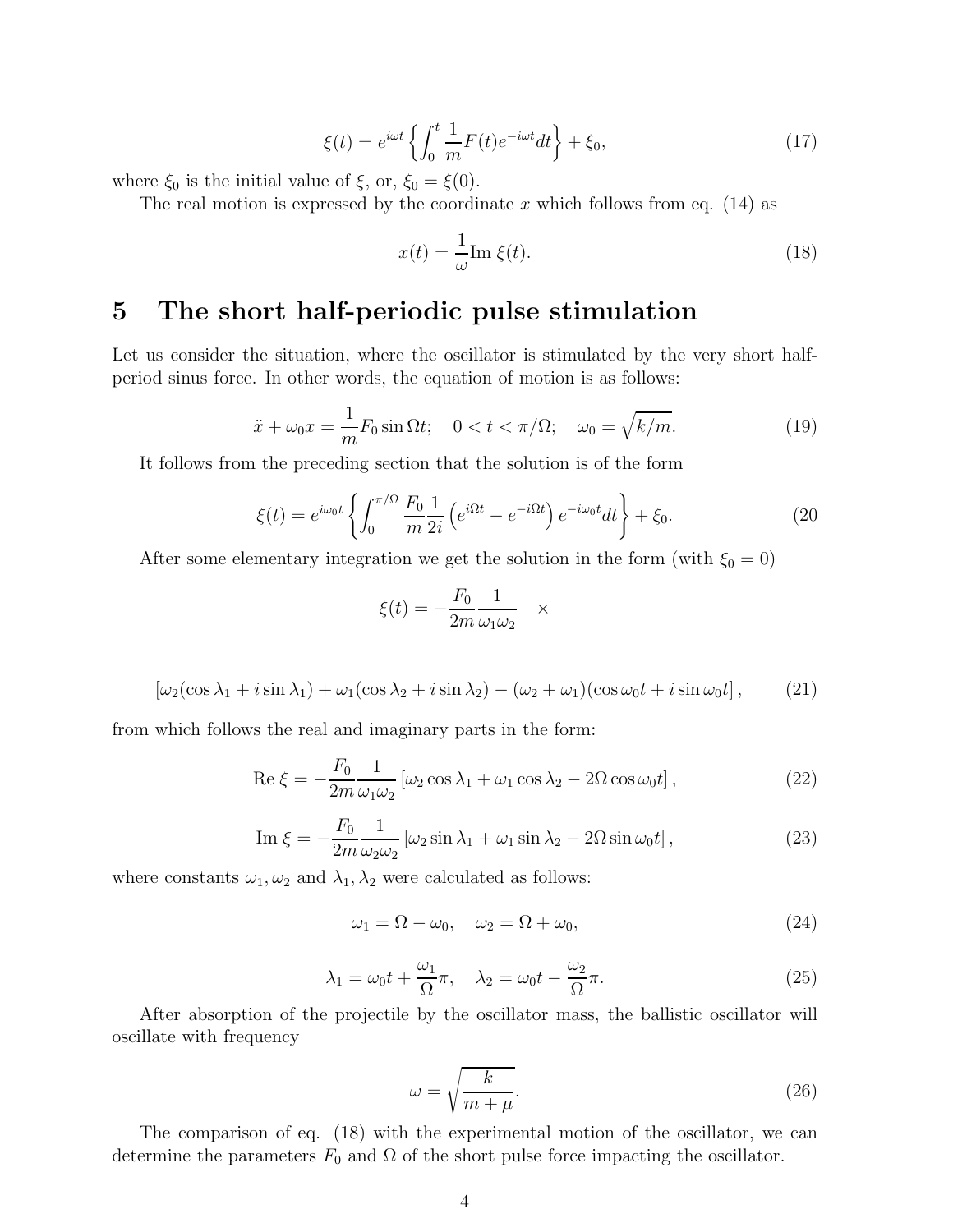#### 6 The linear pulse stimulation

Let us consider the stimulated force in the form

$$
F(t) = F_0 - at; \quad 0 < t < F_{0/a} \tag{27}
$$

which is of more realistic meaning because the projectile penetrating into some medium is continually bremsed to stop after some time. In other words the initial force is zero after time  $F_0/a$ . The explicit of equation (17) with force (27) is as follows:

$$
\xi(t) = e^{i\omega_0 t} \left\{ \int_0^{F_0/a} \frac{F_0 - at}{m} e^{-i\omega_0 t} dt \right\} + \xi_0,
$$
\n(28)

After some elementary integration and algebraic modification, we get the following result:

$$
\xi(t) = -\frac{iF_0}{m\omega_0}e^{i\omega_0 t} - \frac{a}{m\omega_0^2} \left(e^{i\lambda} - e^{i\omega_0 t}\right),\tag{29}
$$

where

$$
\lambda = \omega_0 t - \frac{\omega_0 F_0}{a}.\tag{30}
$$

The motion of the oscillator is expressed by the coordinate  $x$ . Or,

$$
x = \frac{1}{\omega_0} \operatorname{Im} \xi = \left(-\frac{1}{m\omega_0^3}\right) \left(a\sin\lambda - a\sin\omega_0 t + F_0\omega_0\cos\omega_0 t\right); \quad 0 < t < F_0/a. \tag{31}
$$

The motion after time  $F_0/a$  is harmonic with frequency  $\omega = \sqrt{k/(m + \mu)}$ . The experimental motion can be compared with the theoretical one in order to get the parameters of stimulated force which is generated by the projectile interaction with the massive body of the pendulum.

### 7 Discussion

The article is a modification of the classical problems of ballistic vibrational systems such as it is the ballistic mathematical and physical pendulum. The modification consists in using so called ballistic harmonic oscillator. We do not consider the damped mathematical and physical pendulum, or the damped harmonic oscillators.

We have seen how to determine the force which is generated by some projectile when it is penetrating through mass of harmonic oscillator. The problem of the ballistic pendulum is discussed by Euler in his famous book on the artillery (Euler,1745); Euler,1961) and it is not discussed in his monographs on classical mechanics (Euler, 1736; Euler, 1715). The book on the Newton mechanics written by Tait and Steele (Tait et al. 1889) does not solve the problem of the ballistic pendulum, or ballistic oscillator. So, our article is in some sense original one. The forensic detectives are interested in the problems concerning ballistics. So, it is not excluded that the ideas in our article will be used by the forensic investigators.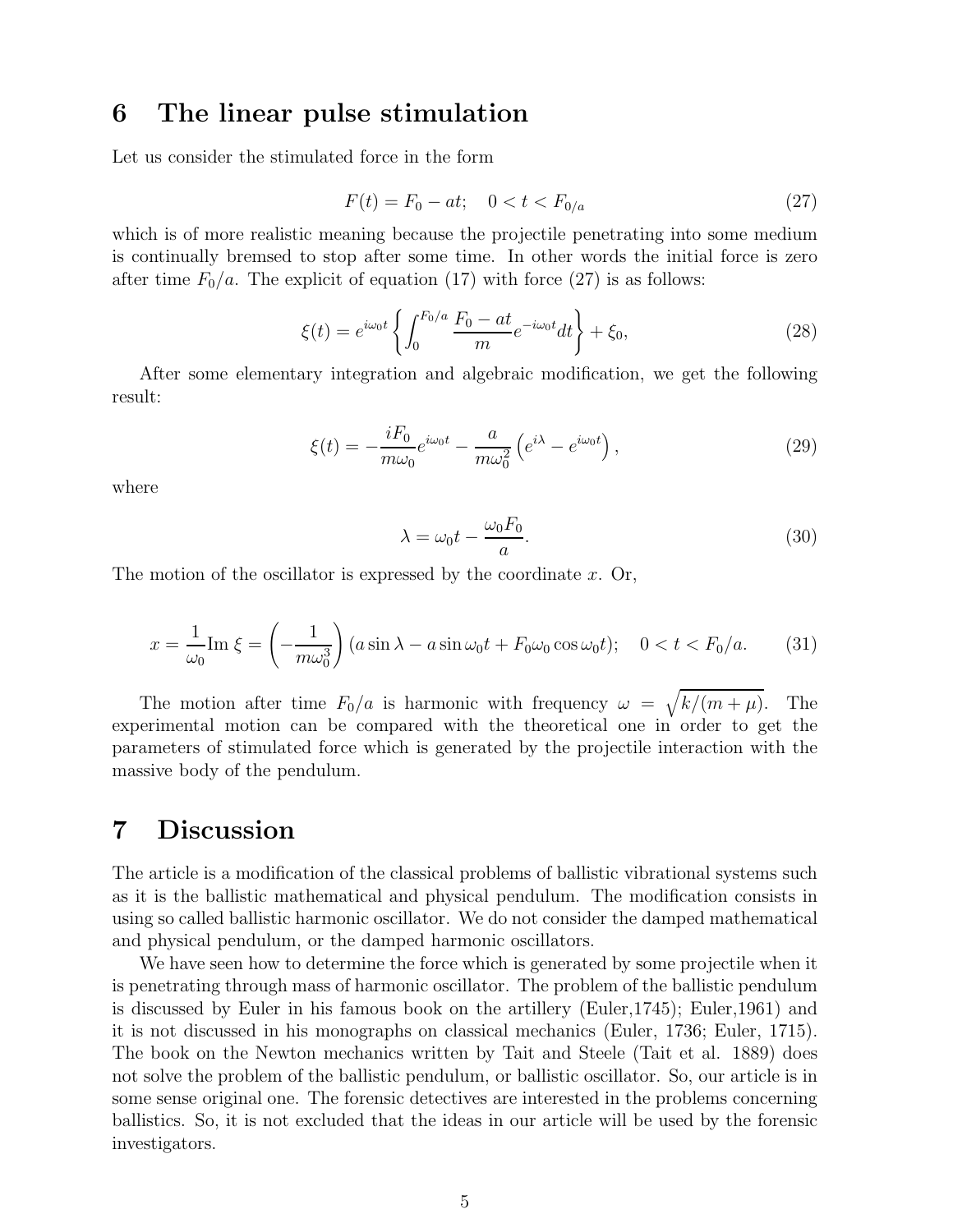The ideas of the article can be extended to quantum electrodynamics. One example can be the Compton effect described by the symbolic equation

$$
\gamma + e \quad \rightarrow \quad \gamma + e \tag{31}
$$

According the classical approach, presented in the preceding text the electron is accelerated by some force in order to get the final velocity. The force cannot be determined by the methods of quantum electrodynamics. In other words such force is Kantian "Ding an sich". At the same time, if electron is accelerated, then it must generate the electromagnetic energy according to the Larmor formula(Landau et al., 1988):

$$
\frac{dE}{dt} = \frac{2}{3} \frac{e^2}{c^3} \left( \left| \frac{d^2x}{dt^2} \right| \right)^2 \tag{32}
$$

However, the Compton formula is exact one and no additional correction in the form of the electromagnetic radiation is involved in it. It means that electron is not accelerated from the viewpoint of the classical electrodynamics. This is not contradiction, because we know that the quantum world differs from the world of the common sense.

It was published many times that accelerated charge in vacuum detects so called Unruh temperature of vacuum. Electron is accelerated by photon during the Compton process but no Unruh temperature is generated. So the classical process is not in harmony with the quantum one. The Compton formula can be also calculated from the Volkov solution (Volkov, 1935) of the Dirac equation in quantum electrodynamics (Nikishov, 1979; Ritus, 1979; Berestetzkii, 1989; Pardy, 2003; Pardy, 2004). However, no Larmor process and Unruh process follows from this modern approach.

The Compton process has an analogue in the elementary particle physics in LHC where the interaction of protons with the installed laser gun leads to the Compton effect with protons:

$$
\gamma + p \quad \rightarrow \quad \gamma + p \tag{33}
$$

In this case, proton is composed from three quarks and so we feel, a priori, that the generation of the internal force initiated by photon in the proton is physically meaningful. The process (33) can be at the same time considered as the two-step process, where the first part is  $\gamma + p \to p^*$ , where  $p^*$  is the excited state of proton, and the second part is  $p^* \to \gamma + p$ . Such photo-nuclear reactions are studied in the more general form in many articles.

Very interesting analog of the equations (31, 33) is the interaction of photons with the fullerene  $C_{60}$ :

$$
\gamma + C_{60} \quad \rightarrow \quad \gamma + C_{60}, \tag{34}
$$

where fullerene is the gigantic molecule composed from sixty carbons. In this case it is possible to consider the individual process  $\gamma + C_{60} \rightarrow C_{60}^*$ , where  $C_{60}^*$  is the excited state of the fullerene molecule, and the second step  $C_{60}^* \rightarrow \gamma + C_{60}$ . The Lebeděv light pressure theory can be also applied here because the fullerene is in some approximation the classical optical object. It is possible to consider also the photoelectric effect, which is still under discussion and the internal atomic Compton effect which represents very difficult problem of the quantum fullerene physics.